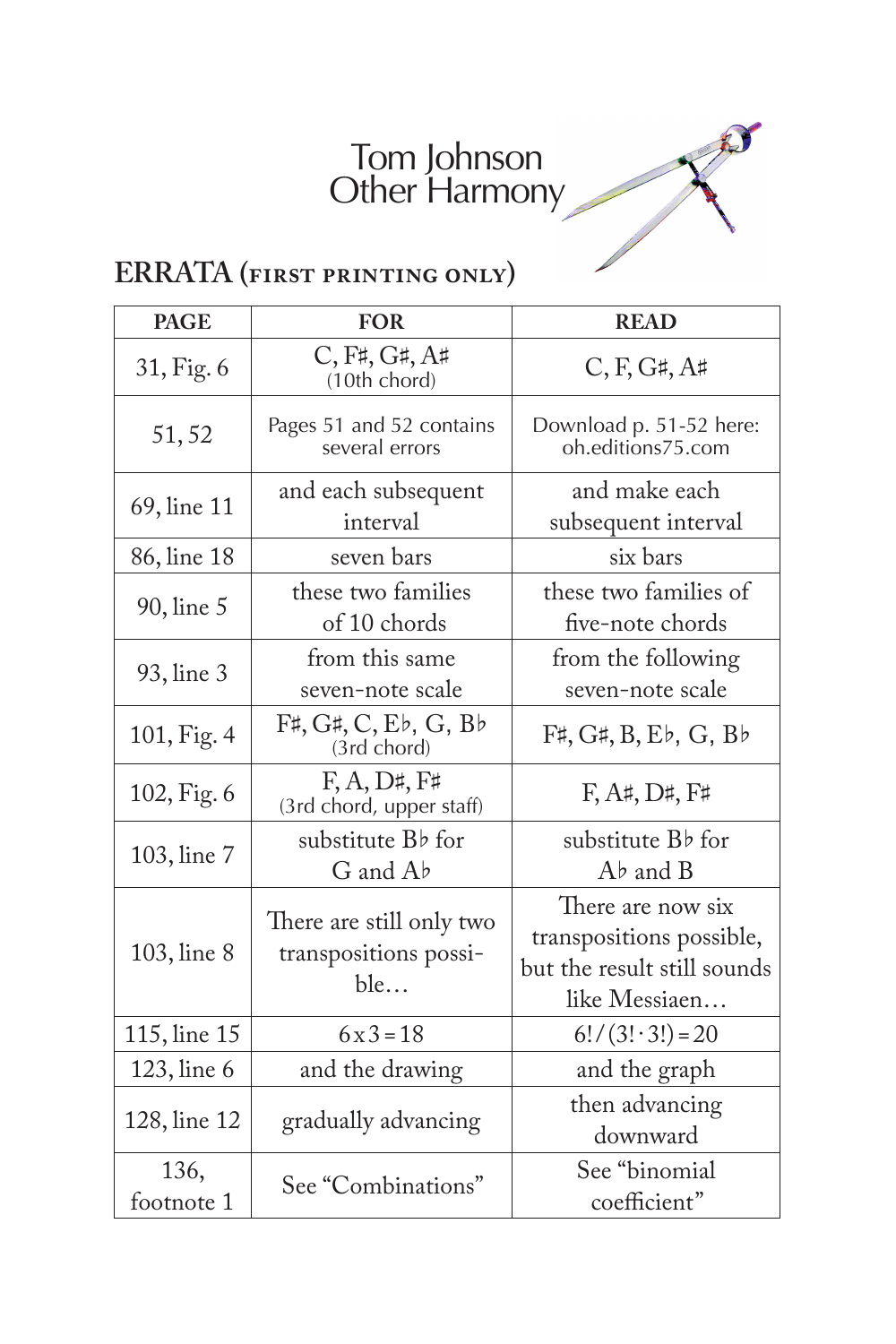

# **ERRATA (cont.)**

| <b>PAGE</b>                          | <b>FOR</b>                                                     | <b>READ</b>                                                                |
|--------------------------------------|----------------------------------------------------------------|----------------------------------------------------------------------------|
| 139, Fig. 6                          | Fig. 6 in p. 139 contained<br>several errors                   | Download p. 139 here:<br>oh.editions75.com                                 |
| 146, Fig. 1                          | Fig. 1 in p. 146 contained<br>several errors                   | Download p. 146 here:<br>oh.editions75.com                                 |
| 150, line 8                          | The first stave shows                                          | The five staves show                                                       |
| 151, line 7                          | (0, 1, 4, 6, 10)                                               | (0, 1, 3, 6, 10)                                                           |
| 152, line 3                          | 14                                                             | 16                                                                         |
| 152, line 3                          | 15                                                             | 17                                                                         |
| 152, lines<br>$3 - 6$                | height                                                         | range                                                                      |
| 161, Fig. 7                          | C, F, Ab<br>[0, 9, 16]                                         | C, A, E<br>[0,9,16]                                                        |
| 163, line 4                          | drawings                                                       | graphs                                                                     |
| $164$ , last<br>paragraph,<br>line 3 | chords 2, 5, 7, 8                                              | chords 3, 6, 8, 9                                                          |
| 181, Fig. 12                         | caption of Fig. 12 was<br>incomplete                           | Forte $5 - Z12$ , $5 - Z36$ ;<br>Forte 5-Z17, 5-Z37;<br>Forte 5-Z18, 5-Z38 |
| 186, line 6                          | Fig. 18 and Fig. 19<br>contained errors in the<br>second chord | Download p. 181 here:<br>oh.editions75.com                                 |
| 219, Fig. 7                          | Fig. 7 in p. 219 contained<br>several errors                   | Download p. 219 here:<br>oh.editions75.com                                 |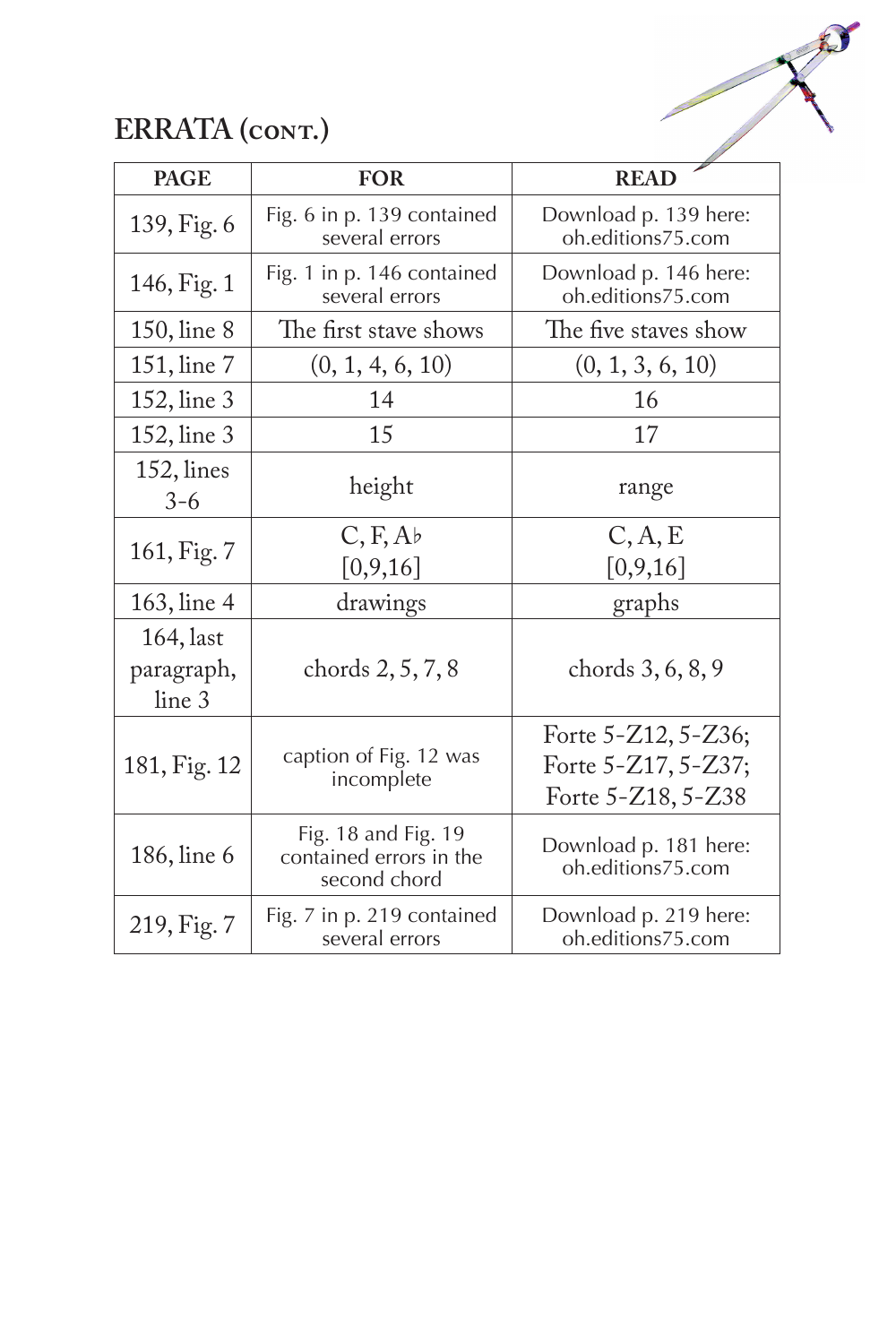# **ERRATA (cont.)**

| <b>PAGE</b>           | <b>FOR</b>                                                                              | <b>READ</b>                                                                                                                                                                                                                                                  |
|-----------------------|-----------------------------------------------------------------------------------------|--------------------------------------------------------------------------------------------------------------------------------------------------------------------------------------------------------------------------------------------------------------|
| 221, 3rd<br>cont.     | The solution for $(8,4,3)$<br>was wrong                                                 | $\{(0,1,2,3), (0,1,4,5),$<br>$\{0,1,6,7\}, \{0,2,4,6\},\$<br>$\{0,2,5,7\}, \{0,3,4,7\},\$<br>$\{0,3,5,6\}, \{1,2,4,7\},\$<br>$\{1,2,5,6\}, \{1,3,4,6\},\$<br>$\{1,3,5,7\}, \{2,3,4,5\},\$<br>$\{2,3,6,7\}, \{4,5,6,7\}\}$                                    |
| 246, line 6           | equal to the remainder                                                                  | equal the remainder                                                                                                                                                                                                                                          |
| 247, line 11          | This is could be                                                                        | This could be                                                                                                                                                                                                                                                |
| 248, line 3           | For the first element of<br>k subset to be chosen<br>we have n options, then<br>we have | To choose the first<br>element of a subset with<br>k elements we have n<br>options, after which we<br>have                                                                                                                                                   |
| 248, line 13          | all the values possible<br>up to k, we obtain the<br>Pascal's triangle                  | all the values possible up<br>to n, we obtain Pascal's<br>triangle                                                                                                                                                                                           |
| 252, 3rd<br>paragraph | Third paragraph<br>contained several errors                                             | $(0,3,7) \equiv$ the prime<br>form of a pitch class<br>set (pc set), following<br>Allen Forte's procedures.<br>$(0,3,8)$ and $(0,4,7)$ are in<br>the same pitch class set,<br>but not in prime form.<br>Notice that there are no<br>spaces after the commas. |

*Jan 1, 2015*